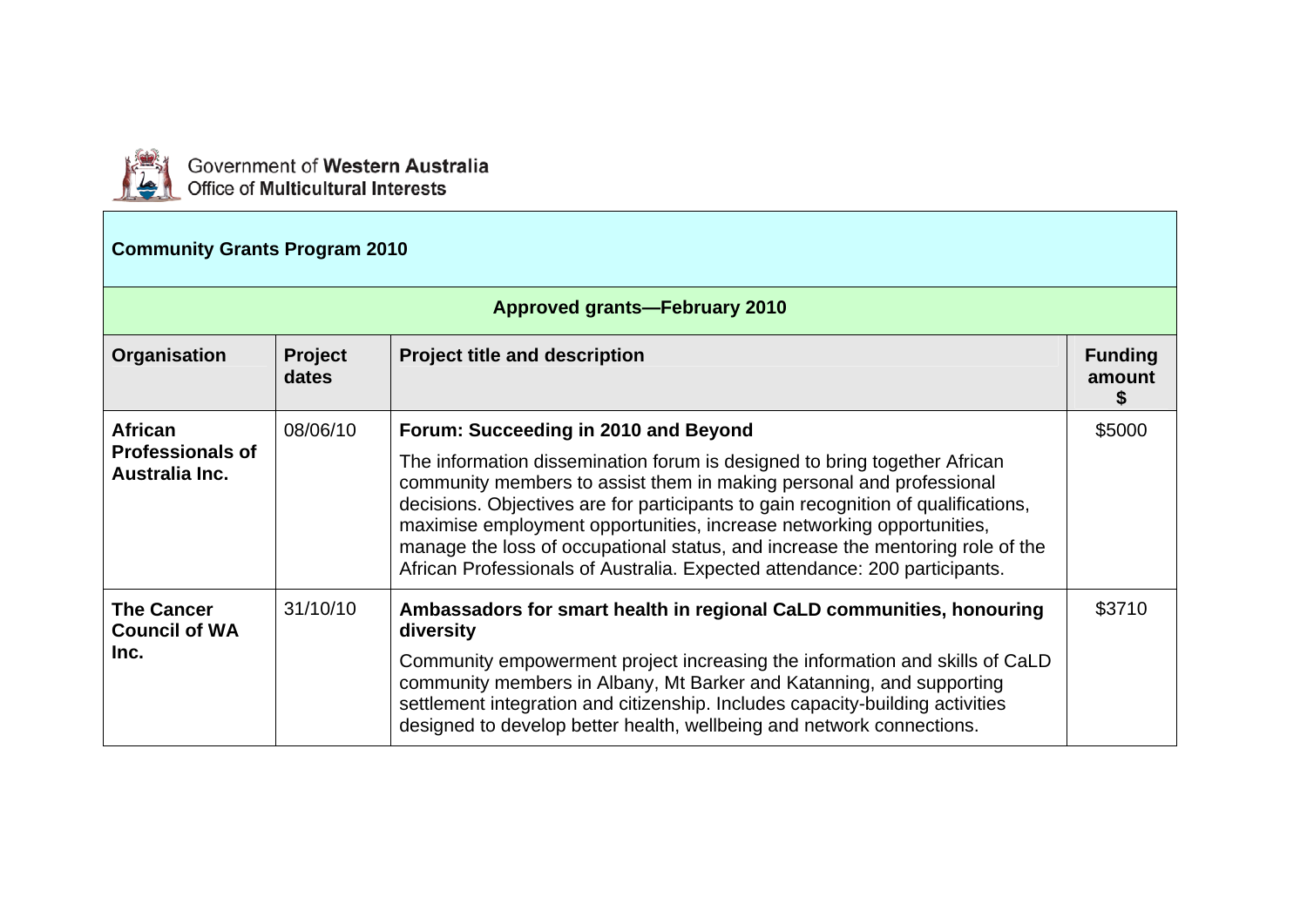| Organisation                                                                                    | <b>Project</b><br>dates | <b>Project title and description</b>                                                                                                                                                                                                                                                                      | <b>Funding</b><br>amount |
|-------------------------------------------------------------------------------------------------|-------------------------|-----------------------------------------------------------------------------------------------------------------------------------------------------------------------------------------------------------------------------------------------------------------------------------------------------------|--------------------------|
| <b>Soul Gestures</b><br>Inc.                                                                    | 30/11/10                | Mana Ora - Maori Youth Leadership Project<br>The project gives disengaged, alienated Maori youth the opportunity to develop<br>and practise leadership skills that will sustain them in the future and enable<br>them to become positive role models in the mainstream community.                         | \$14,970                 |
| <b>South Sudan</b><br><b>Community</b><br><b>Association of</b><br><b>WA</b>                    | 31/10/10                | <b>African National Day Celebrations</b><br>African Day celebrations highlight Sudanese cultural heritage. The project<br>supports a sporting and cultural program providing opportunities for positive<br>interaction and promotion.                                                                     | \$5000                   |
| <b>Australian Sign</b><br>Language<br><b>Interpreters</b><br><b>Association Inc.</b><br>(ASLIA) | 28/05/10                | <b>AUSLAN Interpreters Awards</b><br>The AUSLAN (Australian sign Language) awards acknowledge and celebrate<br>the work by sign language interpreters in WA. They support public sector values<br>associated with the delivery of fair and equitable services and achievement of<br>substantive equality. | \$1000                   |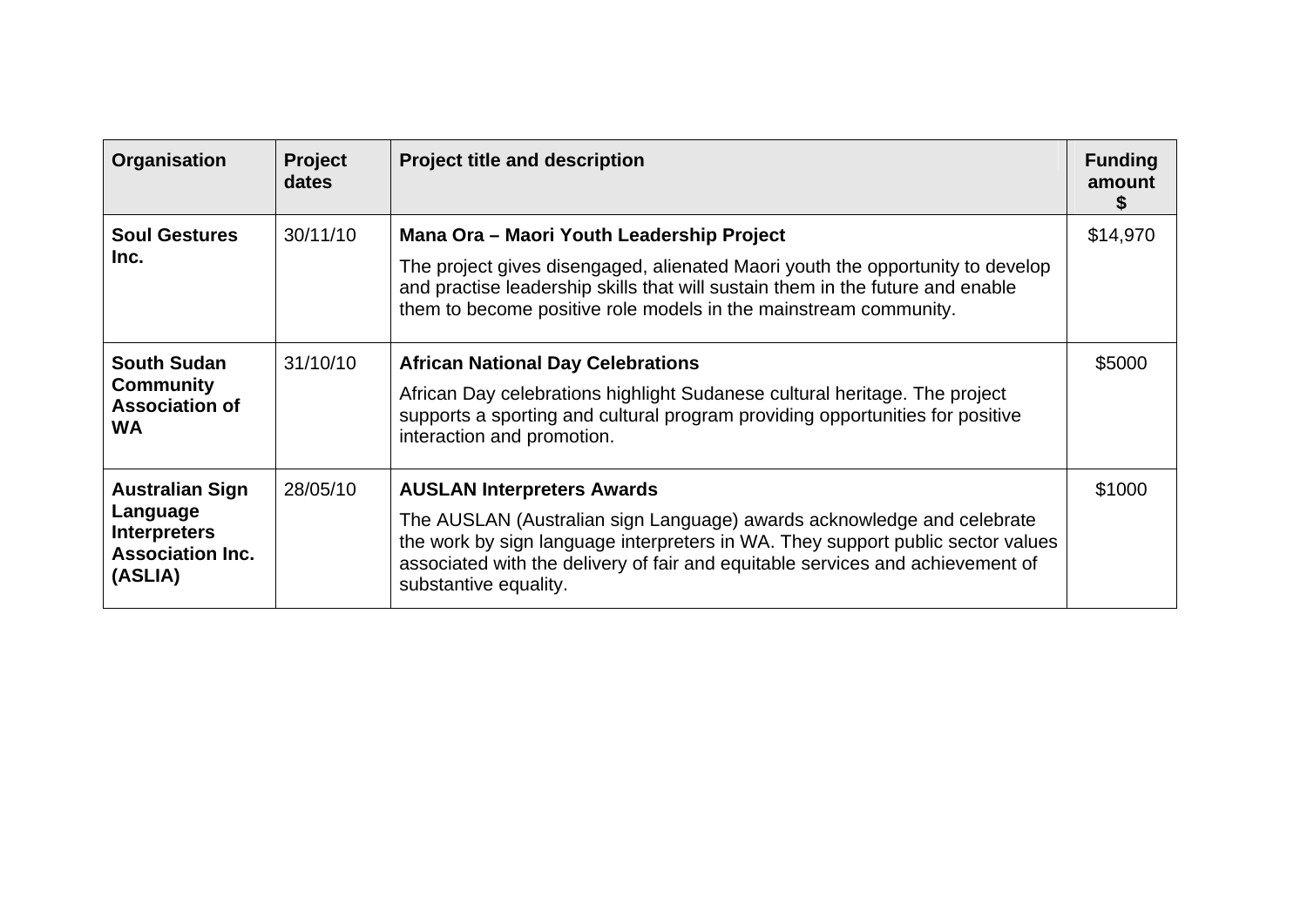| Organisation                                                                                    | <b>Project</b><br>dates | <b>Project title and description</b>                                                                                                                                                                                                                                                                                                                                                                                                                                                                                                          | <b>Funding</b><br>amount |
|-------------------------------------------------------------------------------------------------|-------------------------|-----------------------------------------------------------------------------------------------------------------------------------------------------------------------------------------------------------------------------------------------------------------------------------------------------------------------------------------------------------------------------------------------------------------------------------------------------------------------------------------------------------------------------------------------|--------------------------|
| <b>The Australian</b><br>Institute of<br>Interpreters and<br><b>Translators Inc.</b><br>(AUSIT) | 06/11/10                | 2010 AUSIT Biennial National Conference: Synergise<br>A national two-day forum for translators and interpreters to share knowledge,<br>network and increase professional development. The forum promotes<br>interpreting and translating work as a profession that crosses the many cultural<br>and linguistic obstacles present in a multicultural country. Expected: 54–60<br>participants and more than 300 registrations.                                                                                                                 | \$5000                   |
| <b>Geraldton</b><br><b>Mabuhay</b><br><b>Cultural</b><br><b>Association Inc.</b>                | 19/12/2010              | <b>Geraldton Mabuhay Cultural Independence Day</b><br>A Philippine Independence Day celebration that highlights Filipino culture and<br>promotes engagement with other cultural groups in the Midwest region.                                                                                                                                                                                                                                                                                                                                 | \$2000                   |
| <b>Surf Life Saving</b><br>WA Inc.                                                              | 01/09/10                | <b>Coastal Aquatic Education and Participation Program: CaLD Communities</b><br>An education awareness program designed to familiarise CaLD community<br>members with the beach environment and the dangers of the coastal aquatic<br>environment. The program provides an avenue for leadership and involvement<br>within the local community. Targeting 1000 young people over a three-year<br>period, access to the program is through educational institutions, CaLD<br>community groups, migrant resource centres and service providers. | \$10,000                 |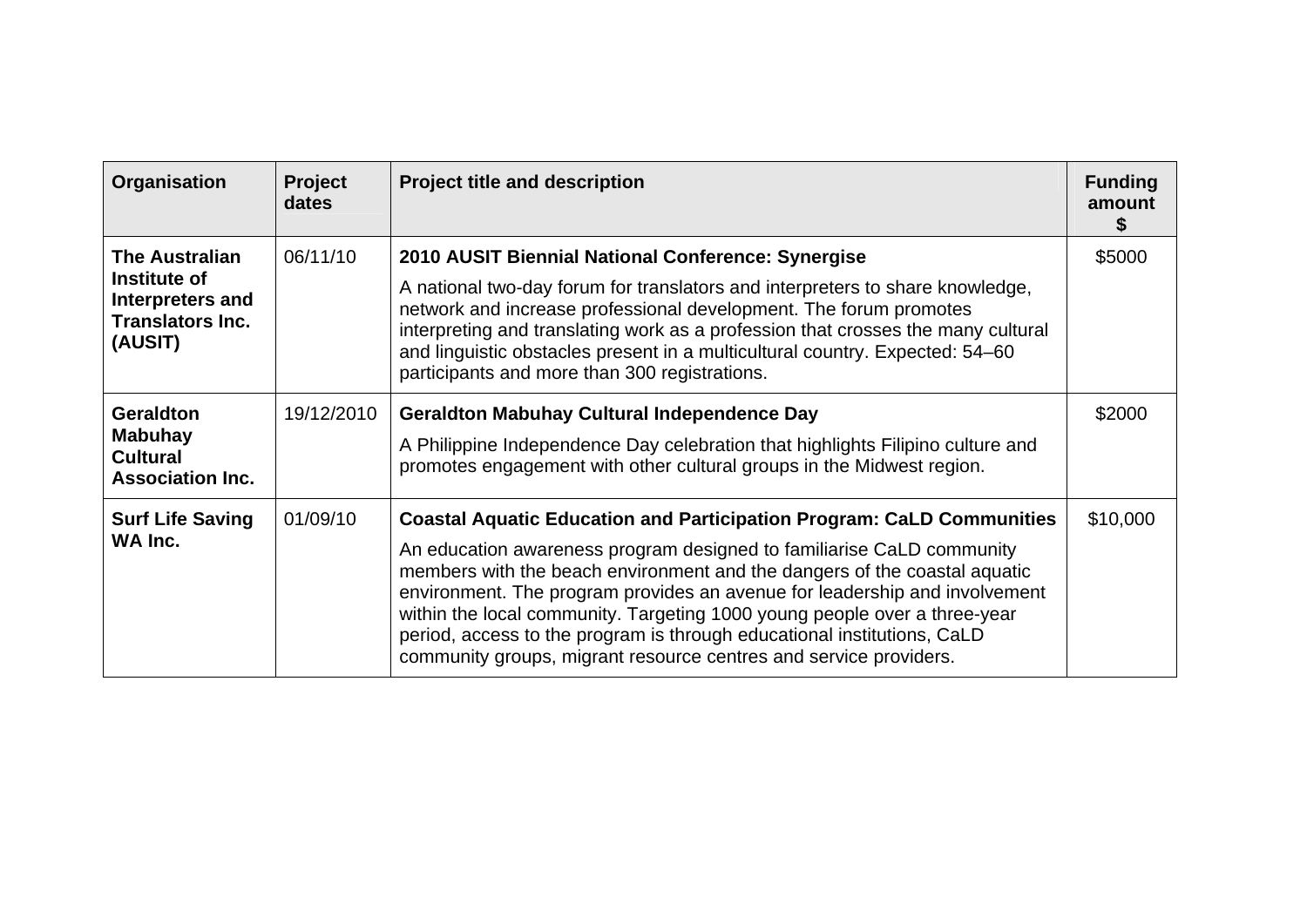| Organisation                                                        | <b>Project</b><br>dates | <b>Project title and description</b>                                                                                                                                                                                                                                                                                                                                                        | <b>Funding</b><br>amount |
|---------------------------------------------------------------------|-------------------------|---------------------------------------------------------------------------------------------------------------------------------------------------------------------------------------------------------------------------------------------------------------------------------------------------------------------------------------------------------------------------------------------|--------------------------|
| <b>Pilbara</b><br><b>Multicultural</b><br><b>Association Inc.</b>   | 26/06/10                | March 2010: Salsa Night<br>Five days of salsa workshops with instructors from Perth. The program supports<br>settlement and integration and culminates in a whole community event.<br>Participants from Thai, Filipino, Indian, Indigenous and Maori backgrounds will<br>participate. Expected: 50 participants, 300-400 audience.                                                          | \$5000                   |
| <b>Tenants Advice</b><br>Service Inc.                               | 01/06/10                | <b>Tenancy Education: Static Display</b><br>A project to provide CaLD communities with information to support settlement<br>integration and citizenship through an innovative education resource. The<br>display will visit expos, festivals and cultural events to provide CaLD groups<br>with valuable messages about tenancy in a non-threatening and relaxed way.                       | \$11,500                 |
| <b>Cyril Jackson</b><br><b>Senior Campus</b><br><b>Council Inc.</b> | 01/06/10 to<br>01/07/10 | <b>Creating Cultural History</b><br>An event promoting multiculturalism through a school ball. The project will bring<br>together students from diverse cultural and linguistic backgrounds from the four<br>learning areas of Cyril Jackson Senior Campus. They will form a committee to<br>organise an activity expressing their cultural heritage. Expected attendance:<br>150 students. | \$5000                   |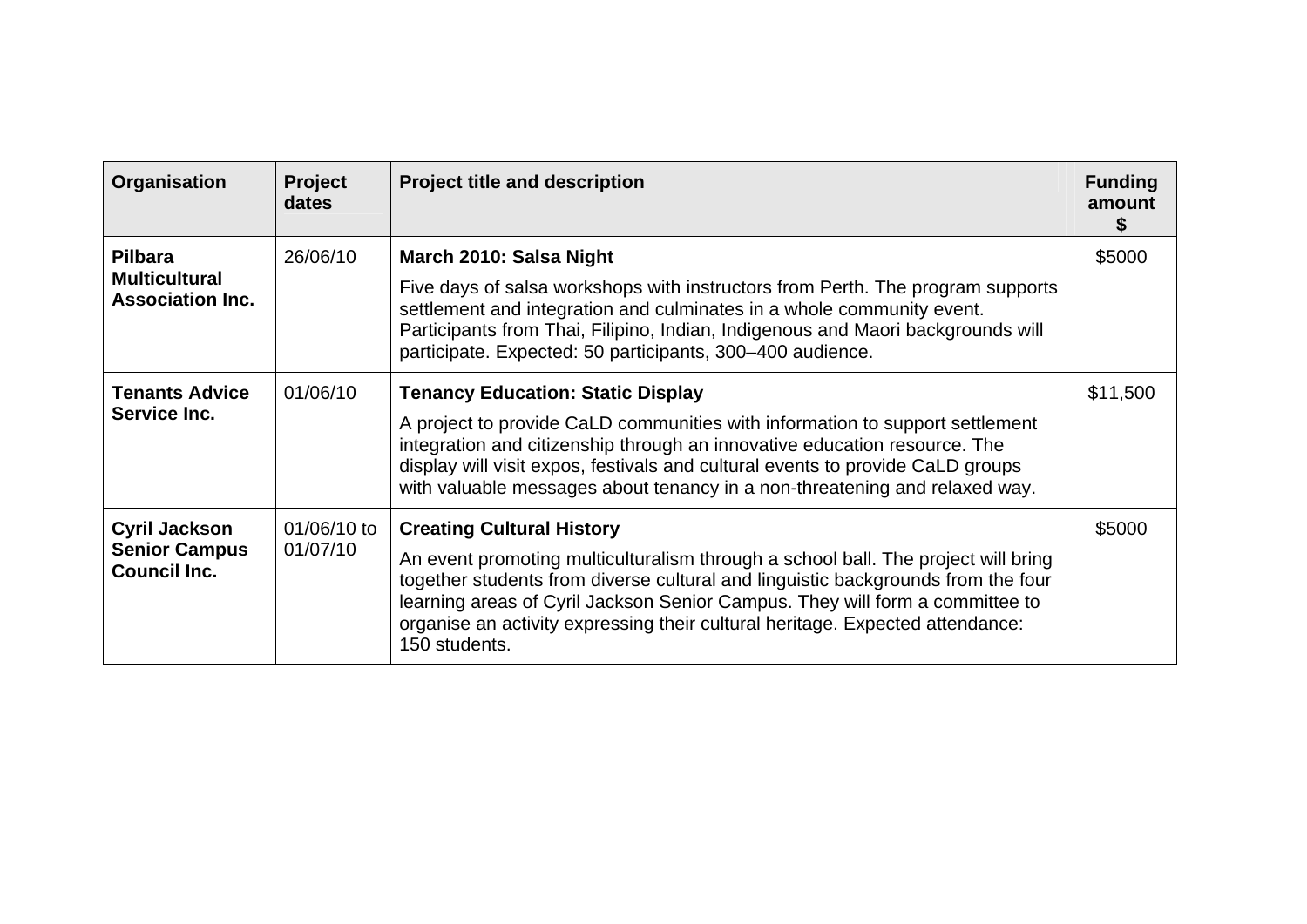| <b>Approved grants-May 2010</b>                                                                              |                         |                                                                                                                                                                                                                                                                                                                                                                                                    |                          |
|--------------------------------------------------------------------------------------------------------------|-------------------------|----------------------------------------------------------------------------------------------------------------------------------------------------------------------------------------------------------------------------------------------------------------------------------------------------------------------------------------------------------------------------------------------------|--------------------------|
| Organisation                                                                                                 | Project<br>dates        | <b>Project title and description</b>                                                                                                                                                                                                                                                                                                                                                               | <b>Funding</b><br>amount |
| <b>The Australia</b><br>Anglo Indian<br><b>Association Inc.</b>                                              | 26/09/10                | June 2010: World Anglo Indian Reunion Concert<br>The concert showcases Anglo-Indian culture and is the official opening of a<br>series of 10 events over eight days.                                                                                                                                                                                                                               | \$5000                   |
| <b>Association of</b><br>Services for<br><b>Torture and</b><br><b>Trauma</b><br><b>Survivors</b><br>(ASeTTS) | 23/08/10 to<br>31/12/10 | <b>Healthy Relationships for African Communities</b><br>Development and delivery of a training program to cultural and social navigators<br>from African communities. The aim is to provide skills, knowledge and<br>strategies for addressing family conflict, and family and domestic violence. The<br>navigators will help empower communities to understand and respond to family<br>violence. | \$15,000                 |
| <b>Fremantle</b><br><b>Multicultural</b><br><b>Centre Inc.</b>                                               | 01/09/10 to<br>01/03/10 | <b>Volunteers Coordinator Project</b><br>Coordinator working part time to facilitate, recruit and train 20 volunteers to<br>support people from CaLD backgrounds in the southern region.                                                                                                                                                                                                           | \$15,000                 |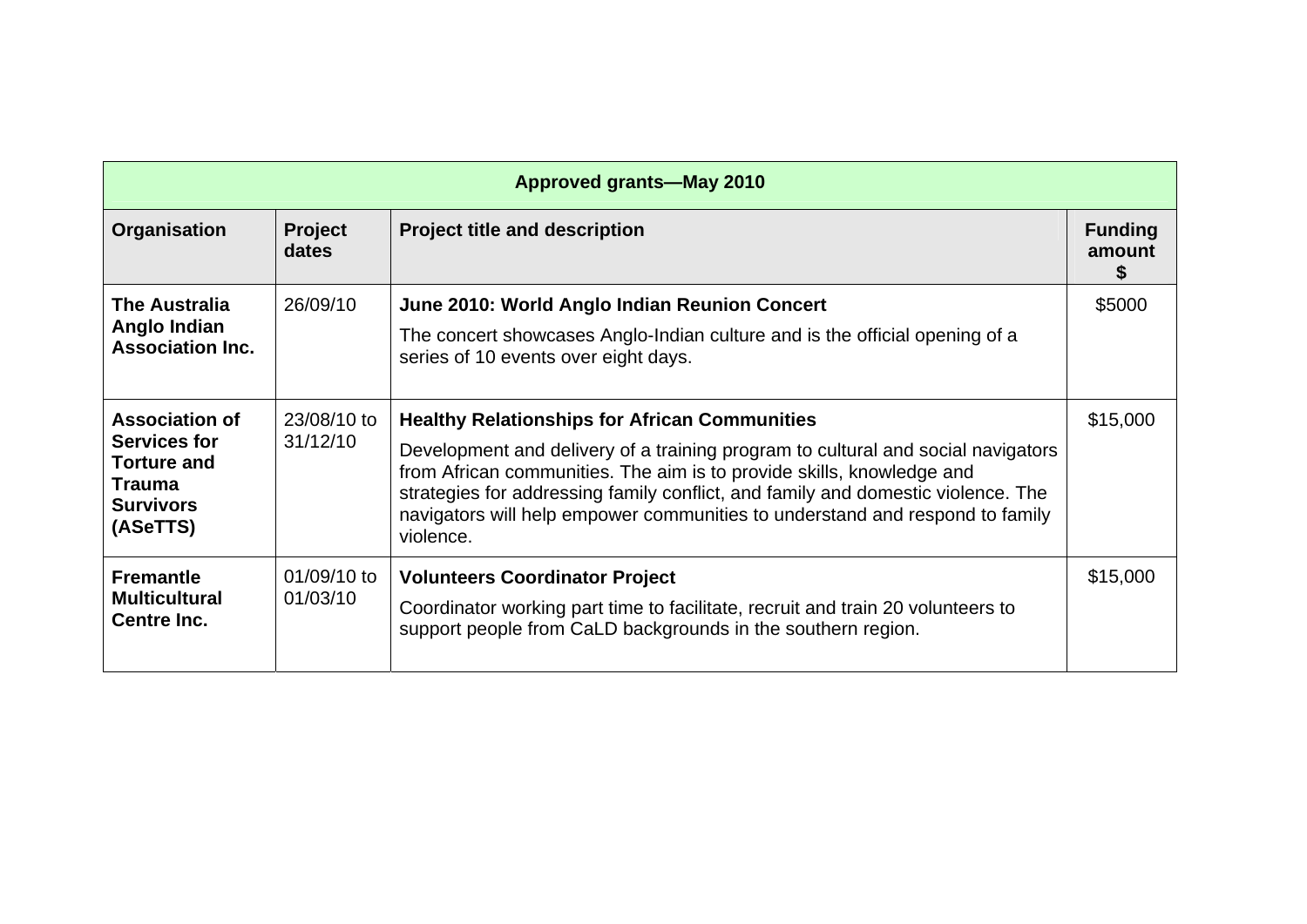| Organisation                                                               | <b>Project</b><br>dates | <b>Project title and description</b>                                                                                                                                                                                                                                                                              | <b>Funding</b><br>amount |
|----------------------------------------------------------------------------|-------------------------|-------------------------------------------------------------------------------------------------------------------------------------------------------------------------------------------------------------------------------------------------------------------------------------------------------------------|--------------------------|
| <b>Cultural Infusion</b><br><b>Ltd</b>                                     | 20/09/10 to<br>23/10/10 | Freestyle WA: Masters of Hip Hop 2010<br>Youth-focused festival preceded by a series of free Hip Hop workshops in four<br>metro municipalities as well as one Dance Development Day at AusDance. The<br>program will facilitate skill development and build awareness of and<br>participation in the festival.    | \$5000                   |
| <b>KULCHA</b><br><b>Multicultural Arts</b><br>of WA Inc.                   | 01/10/10 to<br>31/10/10 | <b>Indonesia Festival</b><br>A month-long celebration of Indonesian arts and culture. The festival is part of a<br>State-wide celebration of the 20th anniversary of the Sister State relationship<br>between WA and East Java. Expected involvement: 50 participants and<br>approximately 1000 audience members. | \$5000                   |
| <b>Midwest</b><br><b>Multicultural</b><br><b>Association of</b><br>WA Inc. | 28/10/11 to<br>31/10/11 | The Sands of Peace and Harmony Tour<br>Creation of a peace and harmony traditional sacred sand mandala over a four-<br>day period with workshops and public lectures. Includes four Geraldton<br>community organisations and an expected total audience of 450-500 people.                                        | \$5000                   |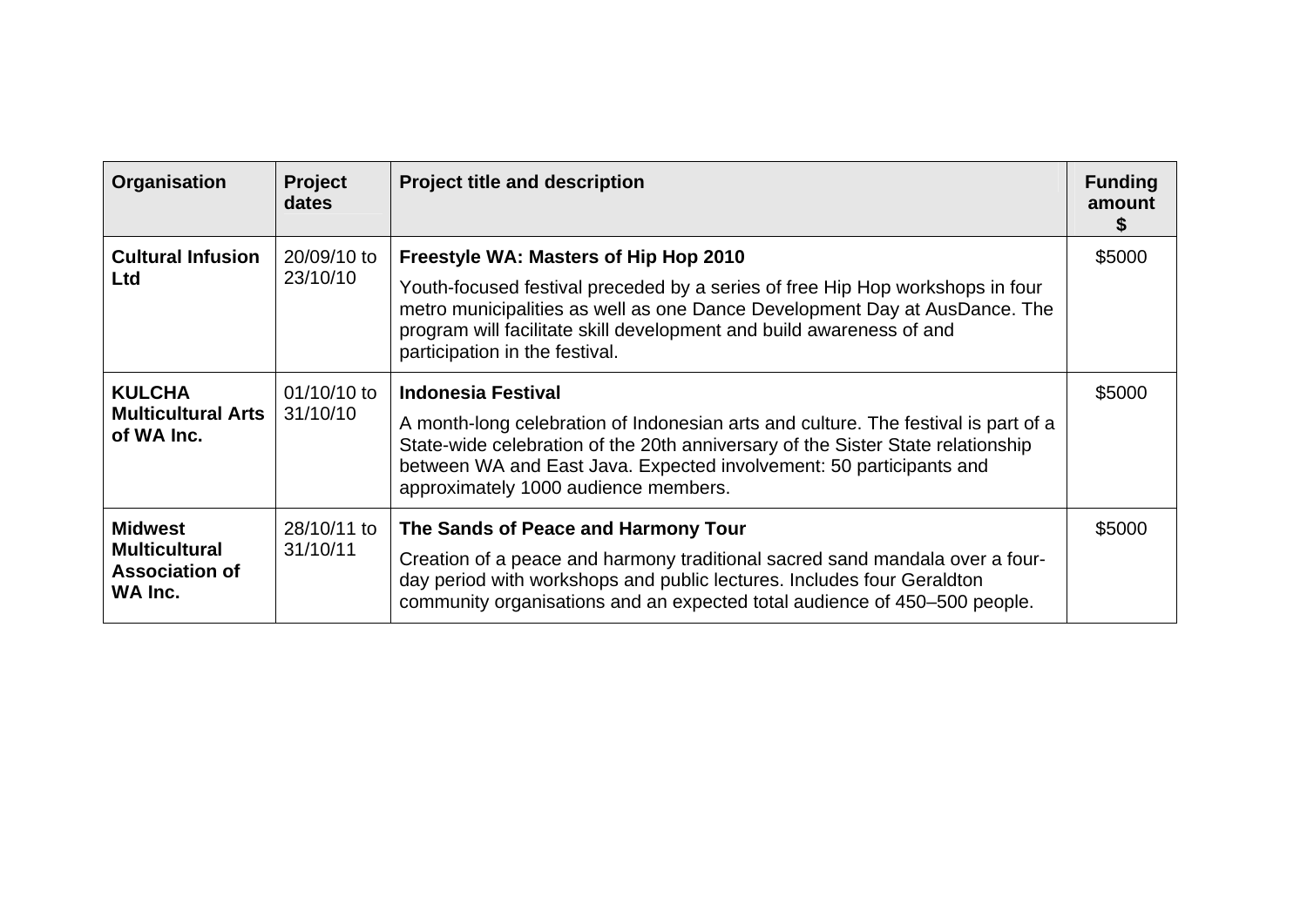| Organisation                                        | <b>Project</b><br>dates  | <b>Project title and description</b>                                                                                                                                                                                                                                                                                                                                                                                                                                                       | <b>Funding</b><br>amount |
|-----------------------------------------------------|--------------------------|--------------------------------------------------------------------------------------------------------------------------------------------------------------------------------------------------------------------------------------------------------------------------------------------------------------------------------------------------------------------------------------------------------------------------------------------------------------------------------------------|--------------------------|
| <b>Burundians</b><br><b>Community of</b><br>WA Inc. | 04/09/10 to<br>20/10/10  | <b>Burundian Women's Sewing Project Skills Training Project</b><br>A community empowerment project to build the capacity of Burundian,<br>Rwandan and Congolese women through the acquisition of skills to sew and<br>repair clothes for themselves, their children and family members. The project<br>leads to increasing opportunities for the development of a microeconomic<br>enterprise. Up to 50 participants expected, depending on number and<br>availability of sewing machines. | \$8980                   |
| The Royal Life<br><b>Saving Society</b><br>WA Inc.  | 01/08/10 to<br>30/06/10  | <b>CaLD Swimming and Water Safety Program Resource Development</b><br><b>Project</b><br>Redevelopment, translation and distribution of the Royal Life Saving Society<br>DVD in three additional languages for people from culturally and linguistically<br>diverse backgrounds.                                                                                                                                                                                                            | \$4000                   |
| <b>Darlington Arts</b><br><b>Festival</b>           | 06//11/10 to<br>07/11/10 | <b>Darlington Arts Festival</b><br>Darlington Arts Festival celebrates its 49th anniversary in 2010. Originally<br>centred on the display and sale of artworks from local artists and the wider<br>community, the event is now a family-orientated and inclusive multicultural<br>community festival.                                                                                                                                                                                      | \$5000                   |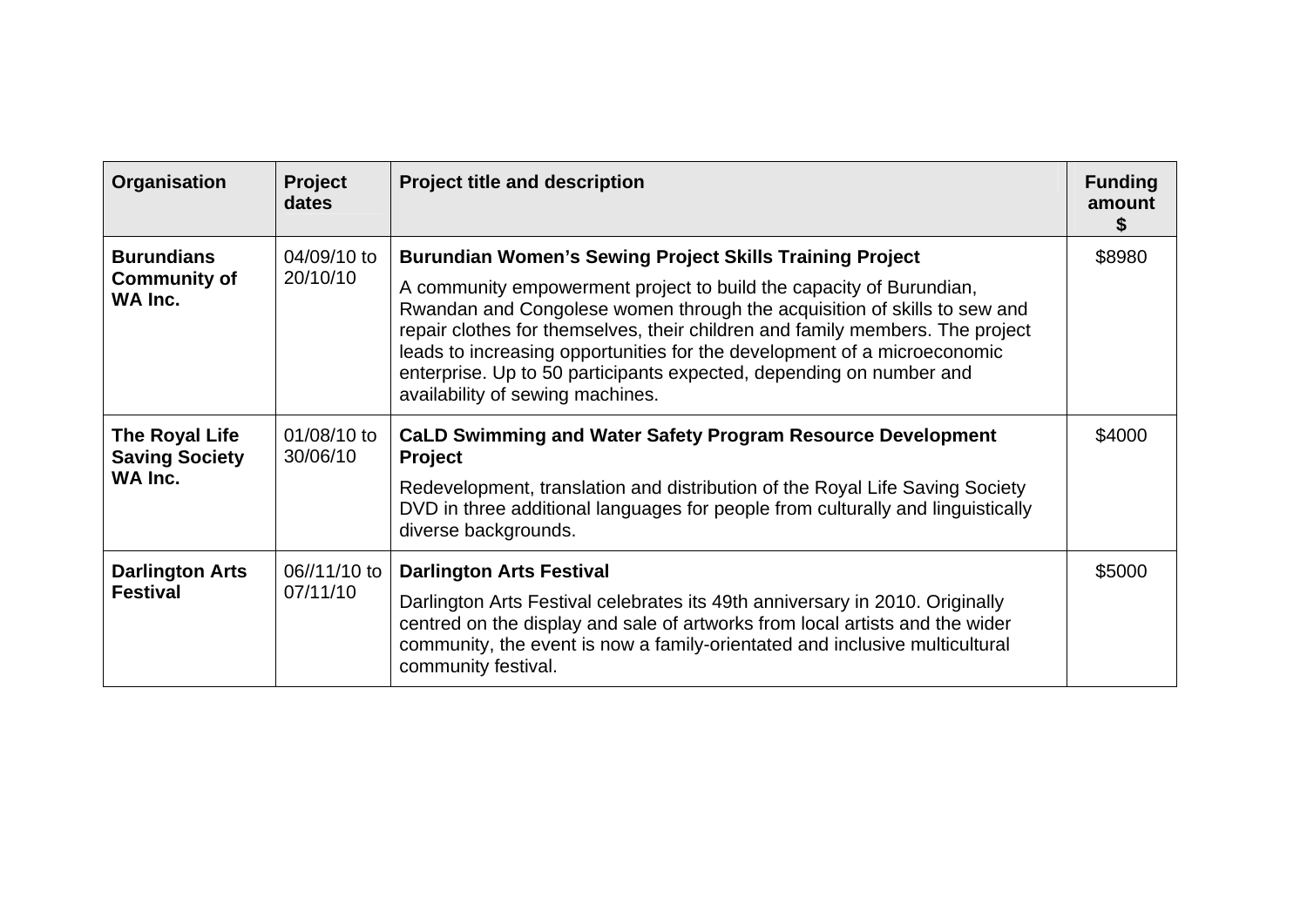| Organisation                                            | <b>Project</b><br>dates | <b>Project title and description</b>                                                                                                                                                                                                                                                                                                                                                                                                                                                  | <b>Funding</b><br>amount |
|---------------------------------------------------------|-------------------------|---------------------------------------------------------------------------------------------------------------------------------------------------------------------------------------------------------------------------------------------------------------------------------------------------------------------------------------------------------------------------------------------------------------------------------------------------------------------------------------|--------------------------|
| Equatoria<br><b>Community in</b><br>WA Inc.             | 01/09/10 to<br>30/11/10 | <b>Dance Music and Education Project</b><br>A project focused on the empowerment of Sudanese youth through music,<br>dance and education. Expected: 50–100 participants and 100–150 audience                                                                                                                                                                                                                                                                                          | \$7000                   |
| <b>Peel Multicultural</b>                               | 23/10/10                | members.<br>A Festival of Nations in Mandurah                                                                                                                                                                                                                                                                                                                                                                                                                                         | \$4860                   |
| <b>Association Inc.</b>                                 |                         | A community-wide, inclusive celebration coinciding with United Nations Day (24<br>October 2010), recognising and showcasing the diversity of Mandurah and Peel<br>region residents. Activities include information displays from participants'<br>countries of origin and information on local history, as well as a showcase of<br>diverse music, entertainment and cuisine from a range of ethnic backgrounds.<br>Expected: approximately 60 participants and 400 audience members. |                          |
|                                                         |                         | <b>Approved grants-August 2010</b>                                                                                                                                                                                                                                                                                                                                                                                                                                                    |                          |
| <b>Fremantle</b><br><b>Multicultural</b><br>Centre Inc. | 18/11/10                | <b>Multicultural Sewing and Weaving Group</b><br>Establishment of a weekly sewing and weaving group to work on doll-making,<br>alterations, blanket and basket/bag making. Site-specific visits will also be<br>included so participants can explore the use of recycled and natural fibres.                                                                                                                                                                                          | \$8000                   |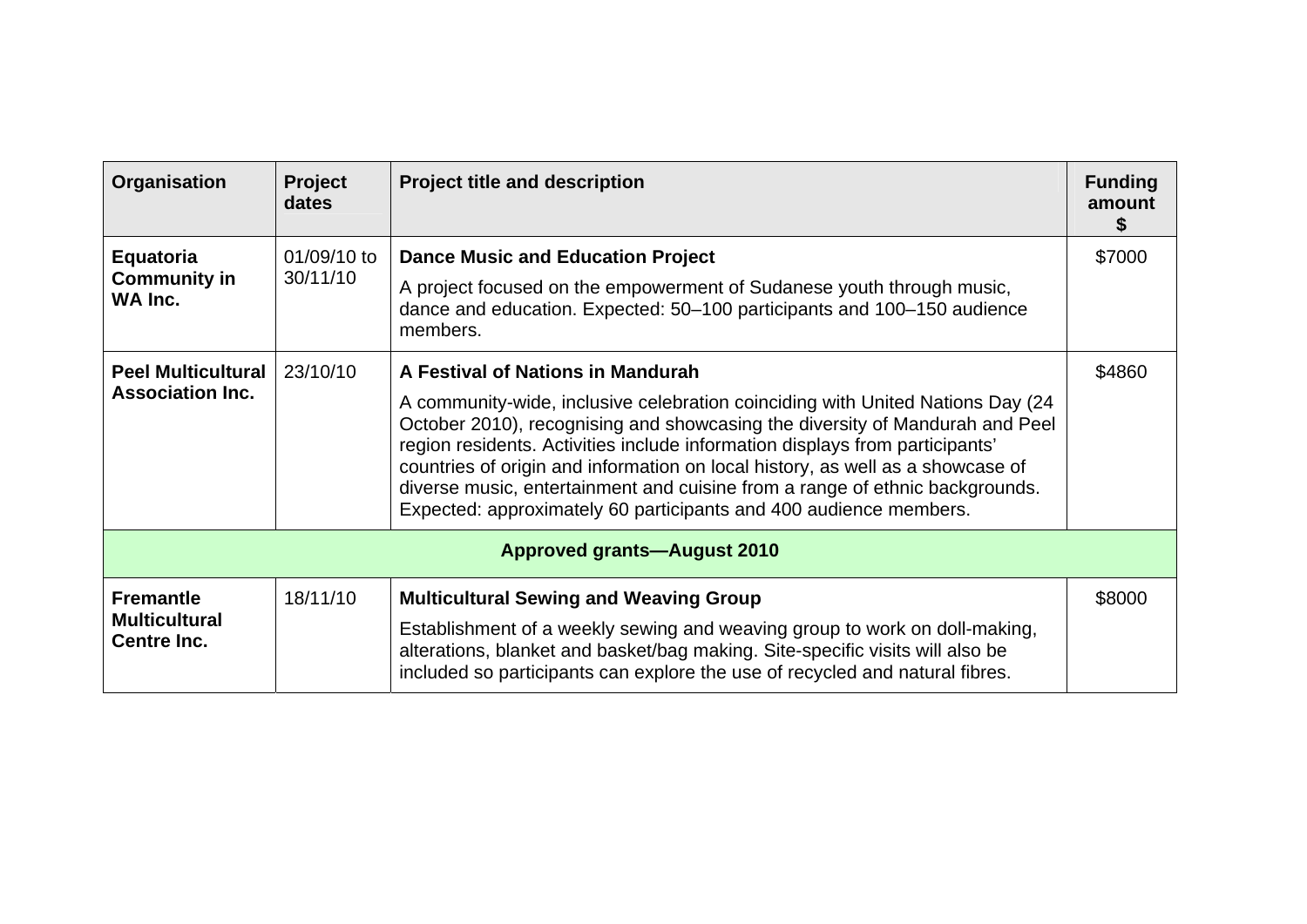| Organisation                                                                                                  | <b>Project</b><br>dates | <b>Project title and description</b>                                                                                                                                                                                                                                                                                                                                                                                                      | <b>Funding</b><br>amount |
|---------------------------------------------------------------------------------------------------------------|-------------------------|-------------------------------------------------------------------------------------------------------------------------------------------------------------------------------------------------------------------------------------------------------------------------------------------------------------------------------------------------------------------------------------------------------------------------------------------|--------------------------|
| <b>Ishar</b><br><b>Multicultural</b><br><b>Women's Health</b><br><b>Centre</b>                                | 18/11/10                | <b>Strengthening Women</b><br>A project that develops leadership in migrant women and promotes harmony<br>among new and emerging communities. The project includes a residential<br>weekend away, with activities to promote intercultural understanding such as<br>sharing of personal stories, music and dance.                                                                                                                         | \$15,000                 |
| <b>Association for</b><br>Services for<br><b>Torture and</b><br><b>Trauma</b><br><b>Survivors</b><br>(ASeTTS) | 11/12/10                | <b>United Nations Human Rights Day Celebration</b><br>The event recognises and celebrates the significance of Human Rights Day and<br>the strength and resilience of those who have come to WA as refugees who<br>have experienced torture and trauma.                                                                                                                                                                                    | \$2500                   |
| <b>Australian Red</b><br><b>Cross Society</b>                                                                 | 11/12/10                | <b>World Aware Day</b><br>World Aware is a 10-week leadership program for refugees and migrant youth,<br>promoting mental health and providing opportunities to build relationships with<br>the wider community. Activities include an Intensive Leadership Development<br>Program, digital media, dance, music and art to create a platform for young<br>people to build relationships with other young people from the wider community. | \$14,485                 |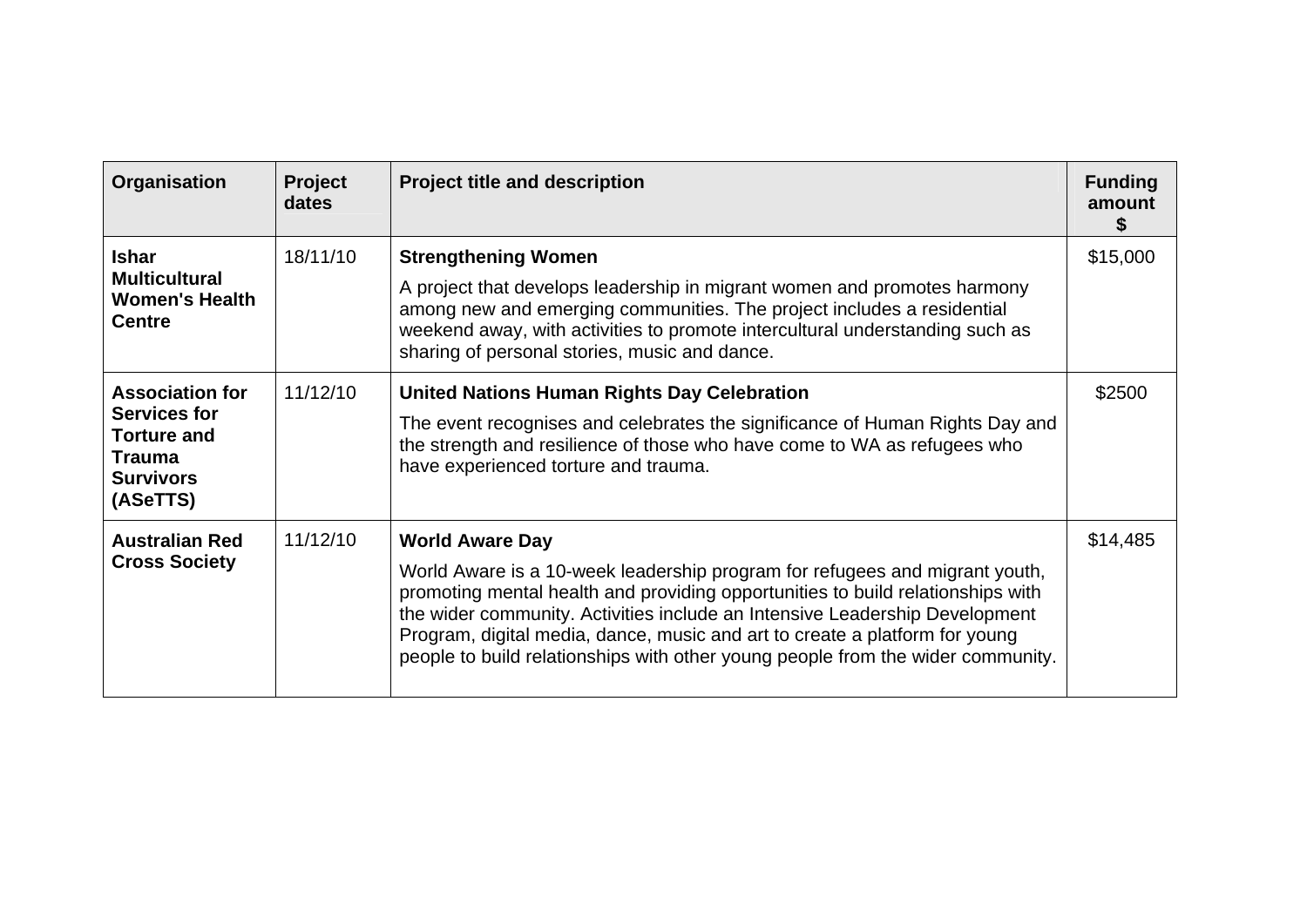| Organisation                                            | <b>Project</b><br>dates | <b>Project title and description</b>                                                                                                                                                                                                                                                                                                                   | <b>Funding</b><br>amount |
|---------------------------------------------------------|-------------------------|--------------------------------------------------------------------------------------------------------------------------------------------------------------------------------------------------------------------------------------------------------------------------------------------------------------------------------------------------------|--------------------------|
| Unity of<br><b>Ethiopians in WA</b>                     | 01/01/11 to<br>30/04/11 | <b>Youth Project</b><br>A program to assist youth to develop the skills to overcome challenges affecting<br>their personal life and relationships with parents, peers and the wider society.<br>Topics include awareness of mental health issues and early-warning signs;<br>drug and alcohol awareness; conflict management and interpersonal skills. | \$3000                   |
| Organisation of<br><b>Zambians Living</b><br>in WA Inc. | 23/10/11                | <b>Family Fun Day All Community Event</b><br>A community empowerment event where the association hopes to showcase<br>different cultural backgrounds through games, food and music.                                                                                                                                                                    | \$3000                   |
|                                                         |                         | <b>Approved grants-November 2010</b>                                                                                                                                                                                                                                                                                                                   |                          |
| <b>Bunbury</b><br><b>Multicultural</b><br>Group Inc.    | 05/03/11                | <b>Multicultural Night Under The Stars</b><br>A free multicultural festival concert held at the Graham Bricknell Music Shell in<br>Bunbury. The event celebrates the diverse cultural groups in the South West<br>through dance, song and music, and provides multicultural education in the<br>South West.                                            | \$5000                   |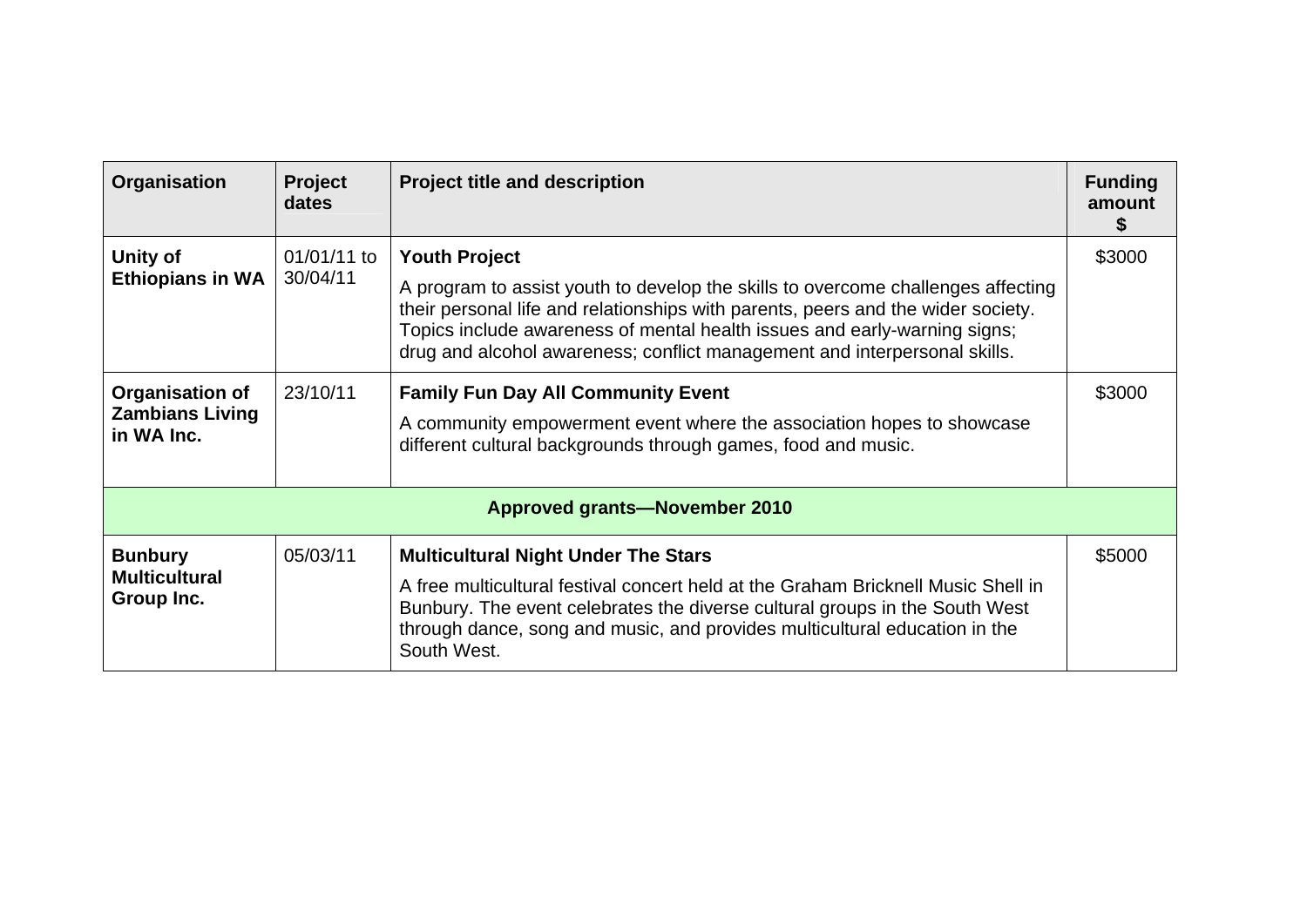| Organisation                                             | <b>Project</b><br>dates                        | <b>Project title and description</b>                                                                                                                                                                                                                                                                         | <b>Funding</b><br>amount |
|----------------------------------------------------------|------------------------------------------------|--------------------------------------------------------------------------------------------------------------------------------------------------------------------------------------------------------------------------------------------------------------------------------------------------------------|--------------------------|
| <b>Catholic Homes</b><br>Inc.                            | 14/03/11                                       | <b>Celebrate Diversity Lunch</b><br>The event celebrates and acknowledges the contribution that multicultural<br>residents have made to society and shares their uniqueness, identity and<br>culture with the wider community.                                                                               | \$1,608                  |
| <b>Congolese</b><br><b>Community of</b><br>WA Inc.       | 10/12/10 to<br>12/02/11                        | <b>African Sewing Project</b><br>Empowering women and elderly men with the skill of sewing for future self<br>employment and mainstream employment opportunities.                                                                                                                                            | \$11,550                 |
| <b>Harvey</b><br><b>Mainstreet Inc.</b>                  | 20/03/11                                       | <b>Harvey Harvest Festival</b><br>The Harvey region's largest one-day event and the South West's only Italian-<br>themed festival. The event attracted more than 13,000 visitors to the Harvey<br>Shire in 2010 to acknowledge and celebrate the town's rich Italian heritage and<br>strong farming history. | \$2390                   |
| <b>Karen Welfare</b><br><b>Association of</b><br>WA Inc. | Katanning:<br>8/12/2010<br>Perth:<br>3/01/2011 | <b>Karen New Year Celebration 2011</b><br>The new year celebration in the Karen community is an important cultural<br>occasion. These two events promote the emerging Karen community and<br>celebrate a traditionally significant occasion.                                                                 | \$5000                   |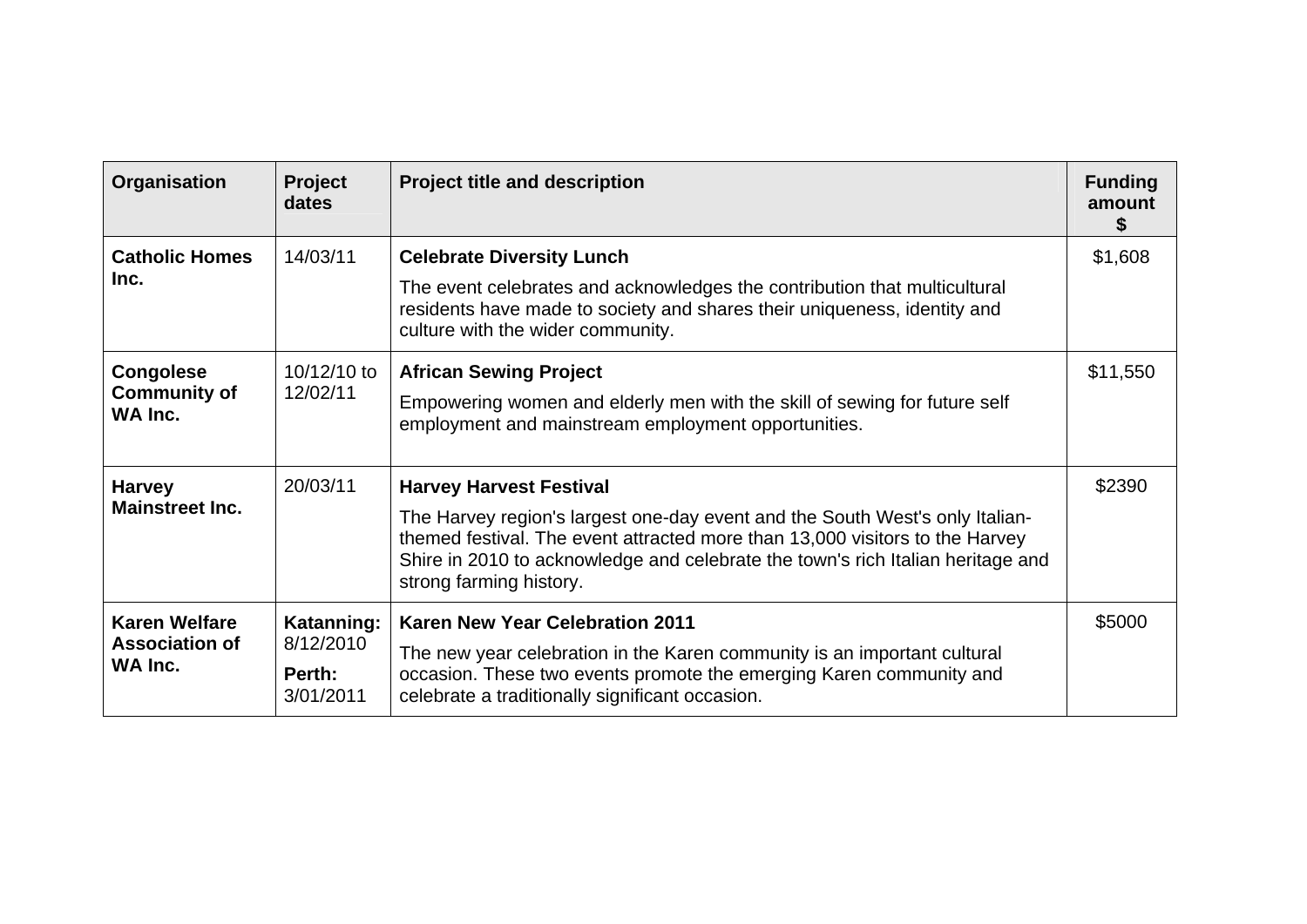| Organisation                               | <b>Project</b><br>dates | <b>Project title and description</b>                                                                                                                                                                                                                                                                                                                                                                                                   | <b>Funding</b><br>amount |
|--------------------------------------------|-------------------------|----------------------------------------------------------------------------------------------------------------------------------------------------------------------------------------------------------------------------------------------------------------------------------------------------------------------------------------------------------------------------------------------------------------------------------------|--------------------------|
| <b>KULCHA</b><br><b>Multicultural Arts</b> | 26/02/11 to<br>08/03/11 | <b>Fremantle Carnival 2011</b><br>Establishment and maintenance of an annual multicultural carnival event in                                                                                                                                                                                                                                                                                                                           | \$5000                   |
| of WA                                      |                         | Fremantle that is rooted in the traditions of the various local communities who<br>traditionally celebrate the festival.                                                                                                                                                                                                                                                                                                               |                          |
| <b>Nuer Community</b>                      | 12/02/11                | <b>Nuer Cultural Day</b>                                                                                                                                                                                                                                                                                                                                                                                                               | \$2500                   |
| of WA Inc.                                 |                         | The project aims to enlighten community members, youth and other participants<br>about Nuer culture and also address the importance of integrating into<br>Australian society.                                                                                                                                                                                                                                                         |                          |
| Saiva Maha                                 | 14/01/11 to             | Thai Poosam and Thai Pongal                                                                                                                                                                                                                                                                                                                                                                                                            | \$2500                   |
| <b>Sabai</b>                               | 20/01/11                | Thai Pongal is a harvest festival and Thai Poosam is a celebration of the victory<br>of good over evil. This project has two parts. The first part is the celebration of<br>the harvest and is traditionally intended to thank the Sun God who helped<br>create material abundance. As part of the process the devotees prepare pots of<br>sweet rice and offer them to the Sun God. This is followed by cultural dances<br>and music. |                          |
| Save the                                   | 11/02/11 to             | It Takes a Village: 'Live And Learn' Program                                                                                                                                                                                                                                                                                                                                                                                           | \$15,000                 |
| <b>Children</b>                            | 31/12/11                | Educational support and life skills program delivering three separate weekly<br>sessions to primary school boys and girls and secondary school students, all<br>from refugee backgrounds in the City of Gosnells area.                                                                                                                                                                                                                 |                          |